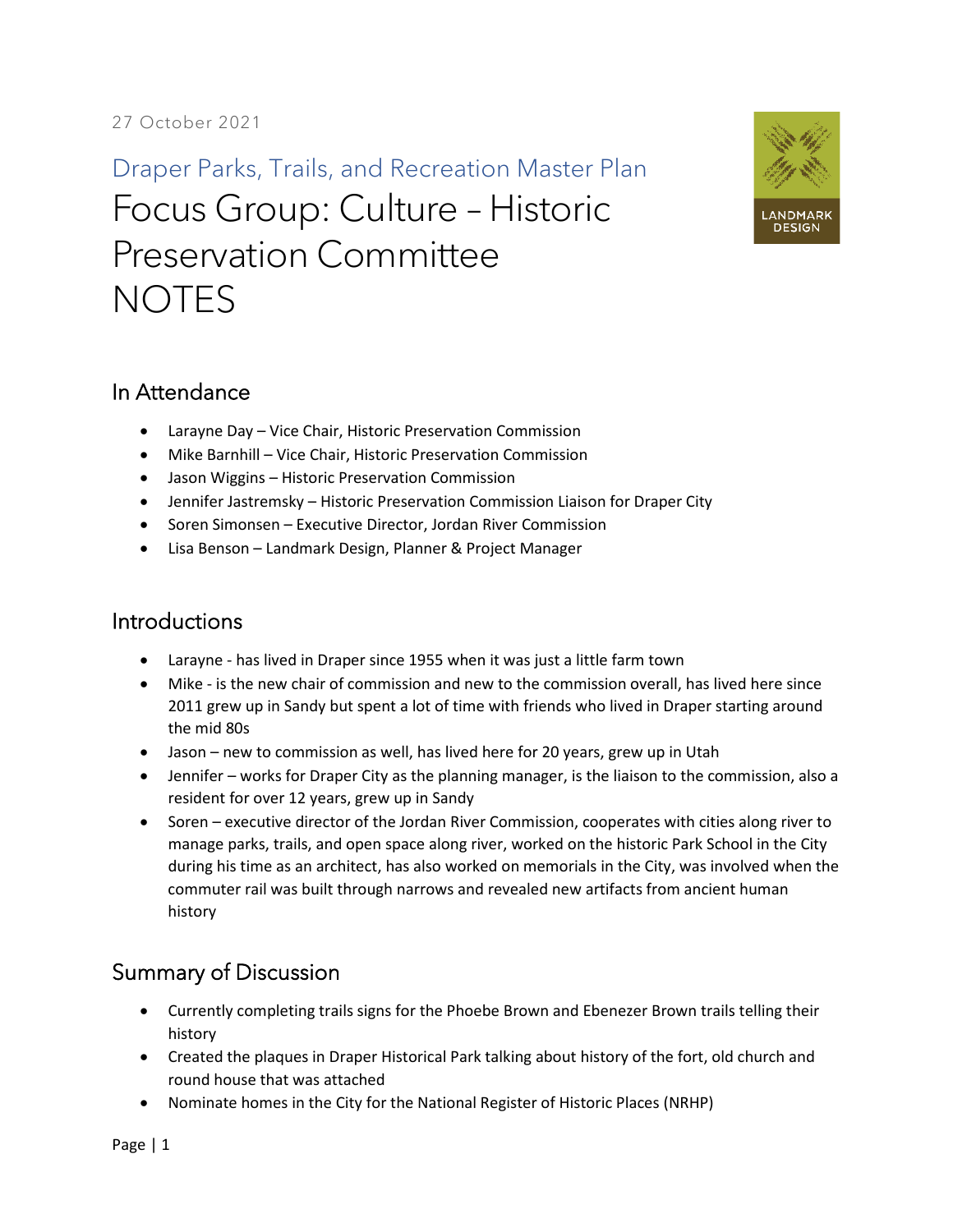- Get grants to help with nominations and help with saving some of homes on NRHP
- Funded work on three homes in the last grant cycle: the Green Beck home by cemetery, the Crossgrove home which was one of first homes in the City and is up on Boulder Street, Lorette's Smith home on Relation Street
- Produced pamphlets showing most of historic homes, three different pamphlets that have been made available in the City's public offices
	- $\circ$  Converting those pamphlets to interactive tour on the website digital walking tour, may work on arranging tours of the insides of these homes, developing histories of homes that will be added to the City's website
- Draper Park Day Barn
	- o Rented out for events
	- o Saved through the commission, was moved to the City's park to make sure that stayed in the community
	- $\circ$  Belonged to Larayne's husband's family wanted her help fundraising to buy it, had to raise money to get it moved – Todd Wadsworth was on commission and helped a lot calling in favors – got a cement floor and inside refinished
	- $\circ$  Rent it out through the City a very popular facility for weddings, city uses it for events for employees
- Old cabin by the barn
	- o Working to get it on the NRHP
	- o Located in Draper Park by the Day Barn
	- o Open for tours by appointment only for tours, has furnishings
- Sorensen Home was another project
	- o Open on Wednesdays and Fridays for tours
- Old Draper Park School
	- o Got it bought and preserved
- Not often contacted by homeowners
- Every 18 months get \$10,000 grant from Certified Local Governments grant through the National Park Service and Utah State Historic Preservation Office
	- $\circ$  Send letters out to owners of historic structures to ask if they want assistance with repairs – homeowner have to match 50% of the grant value or volunteer their time working on the project
- Respond to demolition requests
	- $\circ$  If a request to demolish a building in the City is received, the Commission checks out the house to see if it' historically significant
	- $\circ$  Commission may request a more intensive level survey to make sure it's not historically significant
	- $\circ$  If it's not historically significant, they will just sign off on the request
- Used to host a Booth for Draper Days
	- o Had info about projects they were doing
- Hosted an event when plaques for Draper historic park were handed over to City and held a groundbreaking when Day Barn was given to the City
- No current plans now for additional signage and programs